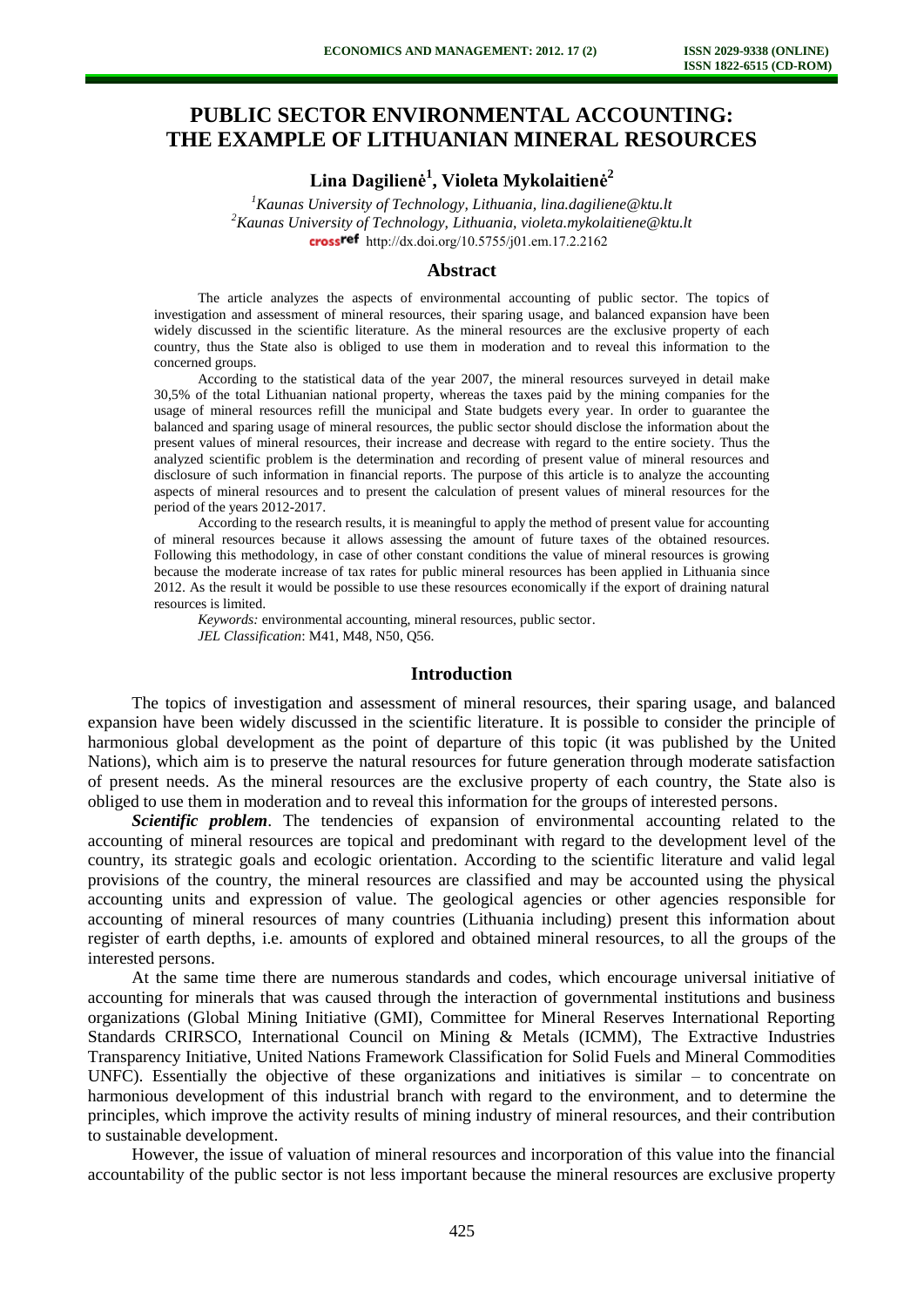of the State (Constitution of the Republic of Lithuania, art. 47, Law on earth depths of the Republic of Lithuania, art. 20). Thus their accounting and disclosure of information about usage of mineral resources to the entire society is the object of public interest. The mineral resources of earth depths are important for the State and society, because it is attempted to create the usage strategy of the resources of earth depths, to maintain the achieved living standard of the country, to receive benefit, and to progress. According to the report of Habil. Dr. A. Laurinavicius and Dr. S. Skrinskas made on October 28, 2008 "Mineral resources – rational usage and national public welfare", the mineral resources explored in detail make 30,5% of the Lithuanian national property. Their effective and sparing usage has positive effect on biovariety and landscape, whereas the taxes paid by the mining companies for usage of resources refill the budgets of the municipalities, where the resources are obtained, and these of the States. In order to provide the State budget with "pro-ecologic" orientation, which essence is "Green Budget Reform", the State should increase gradually the comparative weight of ecologic taxes in the budgetary revenues by introducing the ecologic taxes (Čekanavičius *et al*, 2005).

According to the present edition of the  $16<sup>th</sup>$  Standard of Public Sector and Financial Accountability "Biological Property and Mineral Resources", the mineral resources may be recognized as the property of the subject of public sector if their value may be determined reliably. Due to the lack of valuation methodology, the mineral resources are registered only in the non-balance accounts. Therefore, *the determination and accounting of present value of the mineral resources and disclosure of such information in the financial reports is the topical problem in the public sector*.

*Object of the article* – mineral resources and their value in the accounting.

*Objective of the article* – to analyze the accounting aspects of mineral resources and to present the calculation of present values of mineral resources for the period 2012-2017.

The *research methods* applied in this article are the analysis of regulation of legal acts, logical and comparative analysis of scientific literature in the topic of accounting of mineral resources, and the calculation method of present value.

#### **Theoretical aspects of accounting of mineral resources**

The resources of earth depths are the part of natural resources, which covers the composition and constitution elements of the earth depths – solid bodies, liquids, gas or energetic fields, which the human may use and which amount or quality change because of this. The resources of earth depths, which are the best known for the society, are the minerals and underground water.

The adequate usage of the minerals with regard to environment is closely related to the phenomenon of socially responsible activity. The modern scientific literature speaks about social responsibility of the companies in the industry of minerals precisely. Jenkins & Yakovieva (2005) were analyzing what social and environmental information is disclosed to the interested persons by ten biggest mining companies. The aspects of environmental accounting were researched by: environmental costs and environmental economic indexes – Bartelmus (2009), scenarios of usage intensity of mineral resources within the European and international context – Giljum *et al* (2008), accounting methodologies of mineral resources – Kellenberg (1996), Lange (2003), accounting problems of mineral resources on the national level were examined by Radwanek-Bąk (2008). The Lithuanian scientists in their articles present various evaluation provisions and models of mineral resources, but they are mainly related to specific mathematical models meant for evaluation of potential usage possibilities in order to achieve sustainable development with environment. Juodkazis, Klimas and Gregorauskas (2008) were assessing the exploitation resources of underground water and determined the principal restrictions related to intensive extraction of underground water. However there are no researches on the present value of underground water as one of mineral resources in the financial reports. Skrinskas, Gasiūnienė and Laurinavičius (2010) were examining the possibilities of maximal benefit for the interested groups provided by the Lithuanian mineral resources used for road building.

When the legal acts regulating accounting of mineral resources are analyzed, the  $6<sup>th</sup>$  International Standard of Financial Accountability "Research and evaluation of mineral resources" should be mentioned first of all. Following the initiative of the Committee for Mineral Reserves International Reporting Standards CRIRSCO it was decided to expand the application possibilities of the classification of mineral resources in financial accounting, and at the same time in the financial reports. As the result of mutual negotiations, in December 2004 the Board of International Accounting Standards adopted the  $6<sup>th</sup> ISFA$ . The aim of this standard is to provide guidelines for the business companies, which have the permits to explore the earth depths for mineral resources and their recognition as property or expenses. The companies engaged in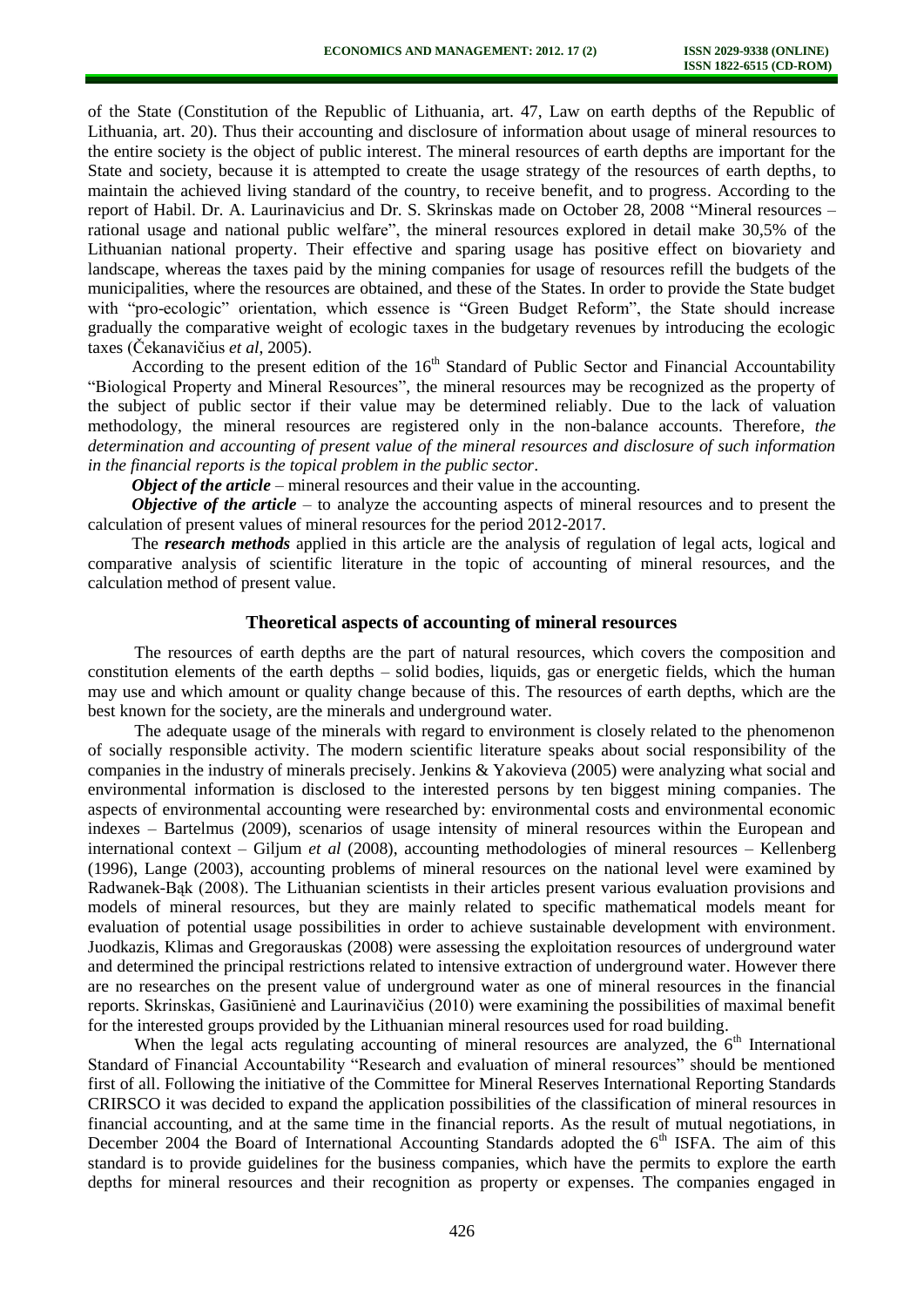extraction of mineral resources apply various accounting practice: the expenses of exploring and evaluation activity are recognized as balance property or expenditure – it depends on the selected accounting policy. Various debates and considerations related to the publication of the  $6<sup>th</sup>$  standard caused staying with the provision that ISFA would allow applying the same varying practice further. So the standard does not present any particular provisions of accounting policy in this area and the provided motivation is that the particularity of disclosure of this information may depend only on the needs of the interested person. However, it is recommended in the standard to attribute the exploring and evaluation property of mineral resources to tangible or intangible property depending on the features of the acquired property. This classification should be followed consistently.

The  $6<sup>th</sup>$  ISFA standard does not analyze, what values should be used for assessment of exploring and evaluation expenses of mineral resources. It simply presents the list, where the cost price of certain expenses (taking into account particular accounting policy of certain company) could be recognized as the elements of explored and evaluated property. For example, the acquisition of exploring rights, topographical, geological, geochemical and geophysical studies, investigational drilling expenses, etc.

There are no approved Business Accounting Standards in Lithuania, which would regulate the activity of business companies engaged in exploring of mineral resources. However the Committee of accounting standards has already initiated the project considerations regarding preparation of separate standard for exploring costs of mineral resources, or supplement of the 13<sup>th</sup> standard "Intangible property".

Thus, the term "mineral resource" is found only in the Standards of Public Sector and Financial Accountability. This is understandable because mineral resources in the earth's subsurface are an exclusive property of any state. The accounting of mineral resources is regulated by the 16<sup>th</sup> Standard of Public Sector and Financial Accountability "Biological Property and Mineral Resources". According to the edition of this standard valid until 2012, the mineral resources had to be reflected only in the extra-balance accounts. In other words, this property was not reflected as the public property in the financial reports. This provision was changed in the new edition of the standard, but currently there are no methodical recommendation of accounting in Lithuania governing mineral resource exploration, evaluation and presentation in the accounting.

After the reconnaissance investigation was done regarding the permits issued for the users of earth depths and cavities in the period from 2001 until 2010, it is possible to state that the interest in the survey and extraction of resources in Lithuania is growing every year (Figure 1).



**Figure 1.** Number of permits issued for usage of earth depths and cavities *(Made by the authors according to Lithuanian Geological Explore. Annual Reports 2001-2010)* 

The number of the companies, which have permits to extract solid minerals, was changing little during the analyzed decade. The exception is the year 2008, when the growth of the companies' number was indirectly induced by the ending processes of land reform, which stimulated the companies to receive permits for usage or detailed exploring of mineral resources located in the still remaining areas of free State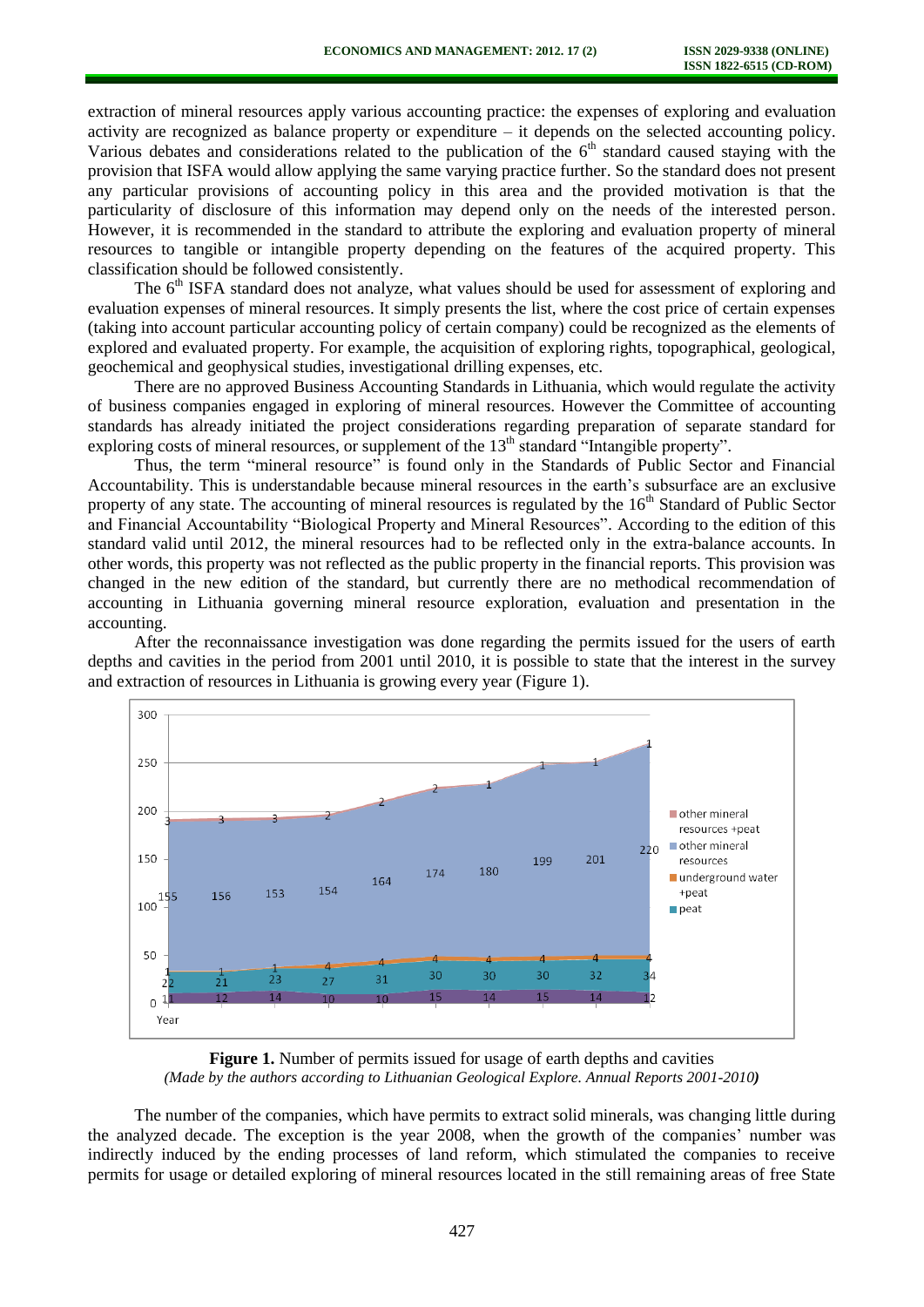land. In the end of 2010, 270 legal entities and 1 group of legal entities had the valid permits for usage of the resources of earth depths and cavities. The group was acting on the basis of the contract of joint activity. 7 permits were meant for exploring and others for extraction.

### **Research of accounting methodology of mineral resources**

The accounting methodology of mineral resources in the public sector consists of the following prerequisite:

- According to the current edition of the  $16<sup>th</sup>$  Standard of Public Sector and Financial Accountability "Biological Property and Mineral Resources", the mineral resources may be recognized as the property of the subject of public sector if three criteria for property's recognition in the accounting are satisfied. First of all, the subject of public sector should have a possibility to dispose the property, including the right to limit its usage by other persons and to control it. As all the mineral resources are exclusive property of the State, this condition of the property's recognition is satisfied unambiguously.
- Besides, the following condition for recognition of mineral resources as the property in accounting should be satisfied: the usage of such property should bring economic benefit or the property should be used for social, cultural, environmental, legal or cognitive purposes. The economic benefit of the mineral resources is manifested through 1) collection of payments for permits to explore and extract mineral resources; 2) collection of taxes for public natural resources. Thus, when the mineral resources are evaluated with regard to economic benefit, the amounts of mineral resources explored in detail are topical, because only the mineral resources explored in detail may be used (extracted) and accordingly the State may receive economic benefit for their usage in the form of taxes for public natural resources. In this area it is possible to use the researches of the Lithuanian Agency of Geology, articles published by Januška and Gudonytė (2010) on the base of Lithuanian mineral resources and analysis of its development. Juodkazis (2010) was analyzing the situation of various minerals in Lithuania, according to the amounts and level of exploration in various years. The Lithuanian Agency of Geology also submits annual reports about the base of Lithuanian mineral resources and analyses its development.
- The third criterion that causes the most discussions is the possibility to determine the real value of the property or purchase cost price reliably. The provisions of this standard are applied for the biological property, as well, because it is certainly no meaning to speak about the cost price of mineral resources, because the countries extract the mineral resources present in their territories.
- Thus when the present (real) values of mineral resources are calculated, the verified tax rates for national natural resources shall be followed (Law of taxes for national natural resources of the Republic of Lithuania).
- With regard to the determination of present value of mineral resources, according to the data of the conclusion of national audit concerning the report on the property that belongs to the State for the year 2010 (November 25, 2011, No. FA-P-60-2-66), the value of the resources in depths explored in detail makes 62 459 mln. Lt; and the main part of this property was formed by the value of underground water in the amount of 30 828 mln. Lt. The empirical research was used to calculate the present values of solid minerals. Besides, it is presumed in that empirical research that the accounting present value of mineral resources is the present value of future income in the form of taxes.

## **Empirical research**

According to the researched published by the Lithuanian Agency of Geology, there are 17 sorts of minerals in Lithuania, from which 9 sorts (chalk-stones, dolomite, sand, gravel, clay, chalk marl, peat, sapropel and oil) are exploited. The resources of solid minerals are classified, according to 3 criteria: geological investigation, exploration of usage possibilities, and economic value. According to the classification of solid minerals of the Republic of Lithuania (17/09/1999, No. 39), following the exploration of usage possibilities the mineral resources may be supposedly predictive, detected predictive, preliminary explored and explored in detail; accordingly on the basis of the effectiveness of economic usage, the mineral resources may be supposedly valuable, potentially valuable, and valuable. The classification system of mineral resources is topical for both: users of information disclosure and with regard to accounting. As it will be necessary to reflect in detail the present value of mineral resources explored in detail in the accounting on the basis of value of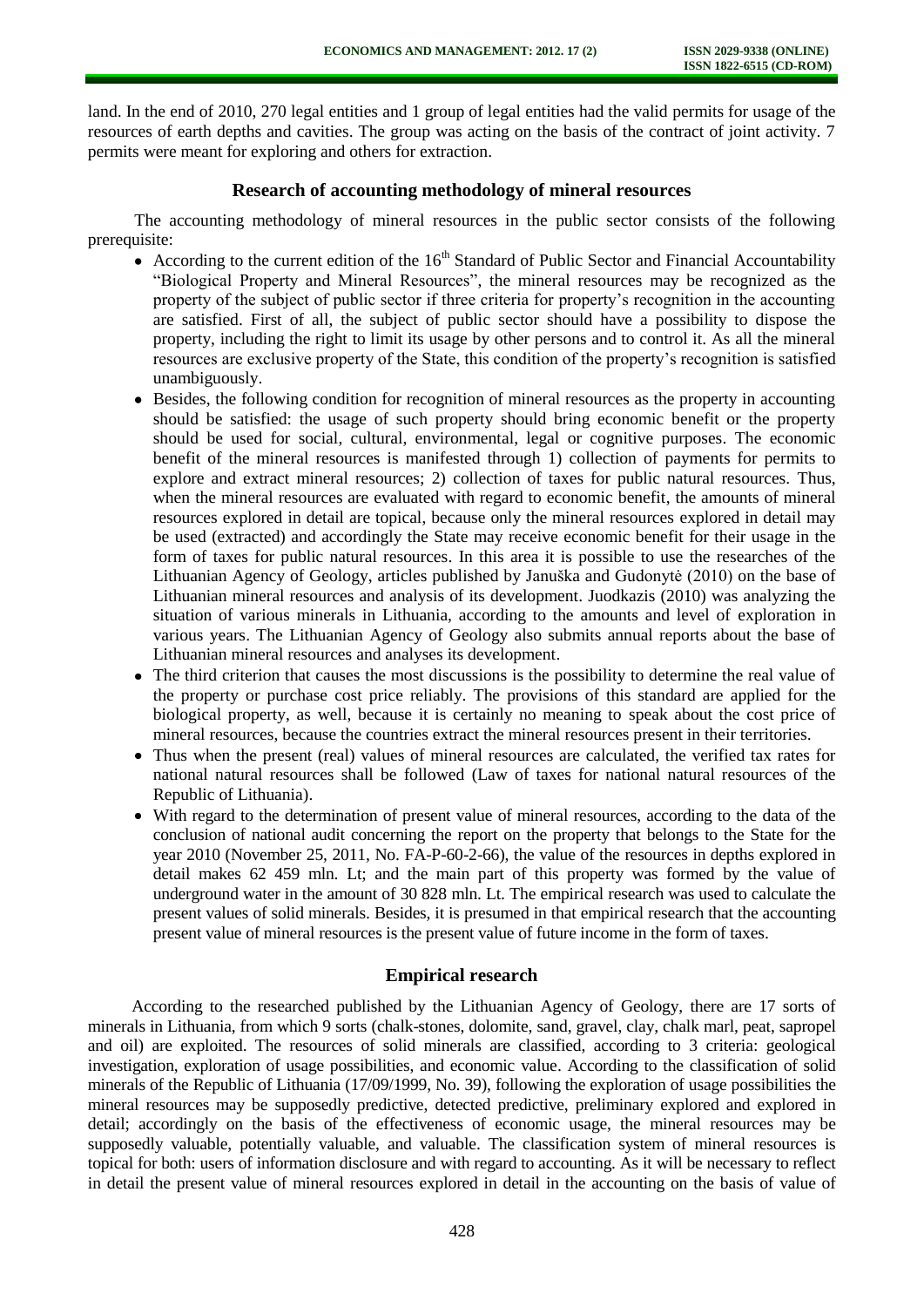future taxes for natural resources, according to the  $16<sup>th</sup>$  Standard of Public Sector and Financial Accountability; therefore it is necessary to know the real potential of the mineral resources to be used.

As the economic value and usage possibilities most frequently depend on the development level of the technologies, economic condition of the country and changes in market, and as they are variable, the external changes have little effect on geological exploration. When the accounting problems of mineral resources are being solved, the amounts of mineral resources are topical with regard to the exploration level, which are presented in Table 1.

| <b>Mineral resource</b>     | Exploration level of resources, mln. m <sup>3</sup> |             |                   | In total, mln. $m3$ |
|-----------------------------|-----------------------------------------------------|-------------|-------------------|---------------------|
|                             | In detail                                           | Preliminary | <b>Predictive</b> |                     |
| Anhydrite                   | 80,694                                              | n/d         | n/d               | 80,694              |
| Gypsum                      | 16,823                                              | n/d         | n/d               | 16,823              |
| Dolomite                    | 109,086                                             | 140,000     | 305,000           | 554,086             |
| Peat:                       | n/d                                                 | n/d         | n/d               | $\mathbf{0}$        |
| Small-decomposing           | 415,624                                             | 173,000     | n/d               | 588,624             |
| Other                       | 1,286,910                                           | 1,920,000   | n/d               | 3,206,910           |
| Amber $(1.1 \text{ t/m}^3)$ | n/d                                                 | 108         | 200               | 308                 |
| Chalk-stone                 | 194,266                                             | 368,000     | 886,000           | 1,448,266           |
| Freshwater chalk-stone      | 585                                                 | n/d         | n/d               | 585                 |
| Chalk marl                  | 8,060                                               | 3,815       | 25,780            | 37,655              |
| Clay                        | 145,631                                             | 93,000      | 110,000           | 348,631             |
| Opoka                       | 19,395                                              | n/d         | n/d               | 19,395              |
| Sapropel                    | 4,610                                               | 15,900      | 156,000           | 176,510             |
| Sand for glass making       | 4,128                                               | 120 years   | will not be       | 4,128               |
| Sand for silicate products  | n/d                                                 | n/d         | 18,000            | 18,000              |
| Other sand                  | 174,000                                             | 252,000     | 905,000           | 1,331,000           |
| Gravel                      | 688,188                                             | 714,000     | 2,173,000         | 3,575,188           |
| In total                    | 3,148,000                                           | 3,679,823   | 4,578,980         |                     |

**Table 1.** Amounts of mineral resources on 31/12/2010

 $n/d$  – no data

*Source* – Activity results of the Lithuanian Agency of Geology in 2010. *Annual report 2010.*  [http://www.lgt.lt/uploads/1309777832\\_Lgt\\_2010\\_veiklos\\_rezultatai.pdf](http://www.lgt.lt/uploads/1309777832_Lgt_2010_veiklos_rezultatai.pdf)

After the exploration level has been reviewed, it is possible to state that the exploration consistency is not undivided, i.e. some larger areas have been explored of certain minerals, their usage succession has been provided, and the predictive amounts of other present resources are learnt only during their extraction. As it is stated in the "Study of possibilities to increase taxes for national natural resources" (2011), the mineral resources, which have been explored in detail and which economic value and usage amount are the most important, take some 0,4 per cent of the Lithuanian territory. These are mainly minerals meant as building materials for industry or road building. Nevertheless, the mines of minerals and the distinguished predictive areas of their spreading occupy only 4,3 per cent of the country's territory, whereas the pools of preliminary explored minerals occupy 2 per cent of the country's territory. When the data on minerals' usage is analyzed, it becomes evident that the most used resource is gravel, which is used in local industry, whereas its reclamation possibilities are much restricted by the fact that the majority of unused gravel mines are in private land, forests of national significance, or in the protected territories. The second – peat, which are saleable not only in our country (about 10 per cent are sold), but also abroad, thus the major part is exported, as it is indicated in the study done by the Association of Peat Companies – starting with the year 2005 the sale volumes in the money expression were gradually growing, while the taxes to the State budget were decreasing. Thus the real potential of mineral resources consists of resources explored in detail and preliminary, whereas the predictive resources are the reserve for the future.

When the foreign experience in usage of natural resources was analyzed, the necessity rouse to review the taxes applied in our country for the obtained national natural resources. As the State aims to use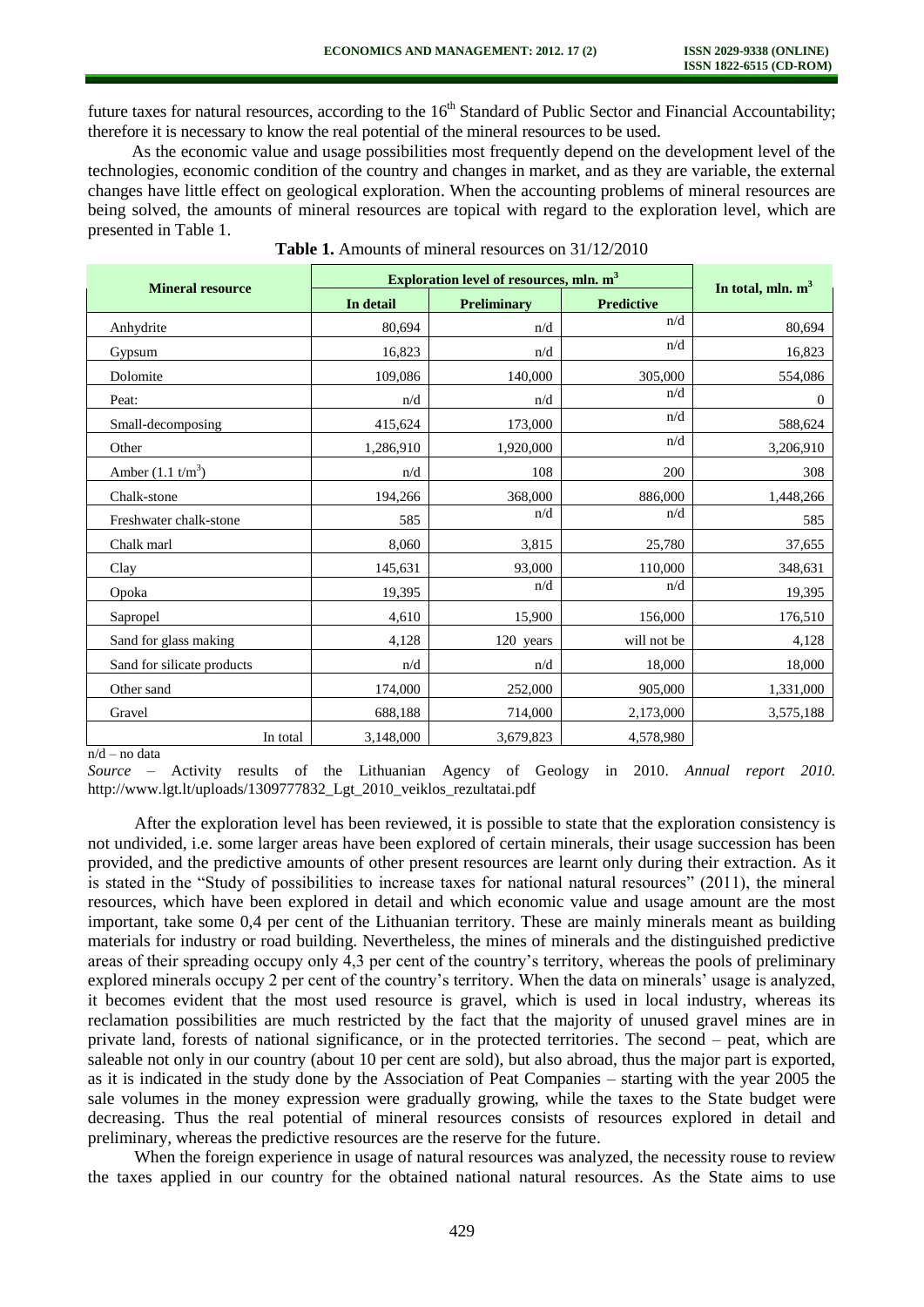economically these resources taking into account the reserves of the resources, and to restrict the export of draining natural resources, and to consider the financial and other obligations, it was determined that the Lithuanian tax rate for national natural resources is too small and it is necessary to review its limits for each resource separately.

According to the study performed by the Ministry of Environment regarding taxation for national natural resources in the EU Member States, it was determined that the tax rate has to be increased gradually, i.e. moderate increase of rates through laying out the predicted increase for the period of five years, 20% every year. It is planned to leave the same declaration system without changing the requirements for submission of tax returns, calculation and payment procedure. It is considered that in such a case the business will be able to prepare for the changes of rates in advance and to adjust to them.

With regard to the moderate increase of tax rates for natural resources for each resource individually, the present value of resources explored in detail for the next periods is presented in the Figure 2.



**Figure 2.** Present value of mineral resources explored in detail (created by the authors)

The research revealed that the main comparative part is made by the tax for peat resources. Even 95 per cent of these resources are exploited. The present value of other resources during the analyzed period is also increasing, but not so significantly, because smaller amounts of the material are received and now the tax rates similar to the neighboring EU states are applied.

When the modeling was done for each resource, according to the changing limits of suggested tax rate, the changes of resources' present value during the analyzed period are presented in the Figure 3.



**Figure 3.** Present value of mineral resources in 2012-2014 (created by the authors)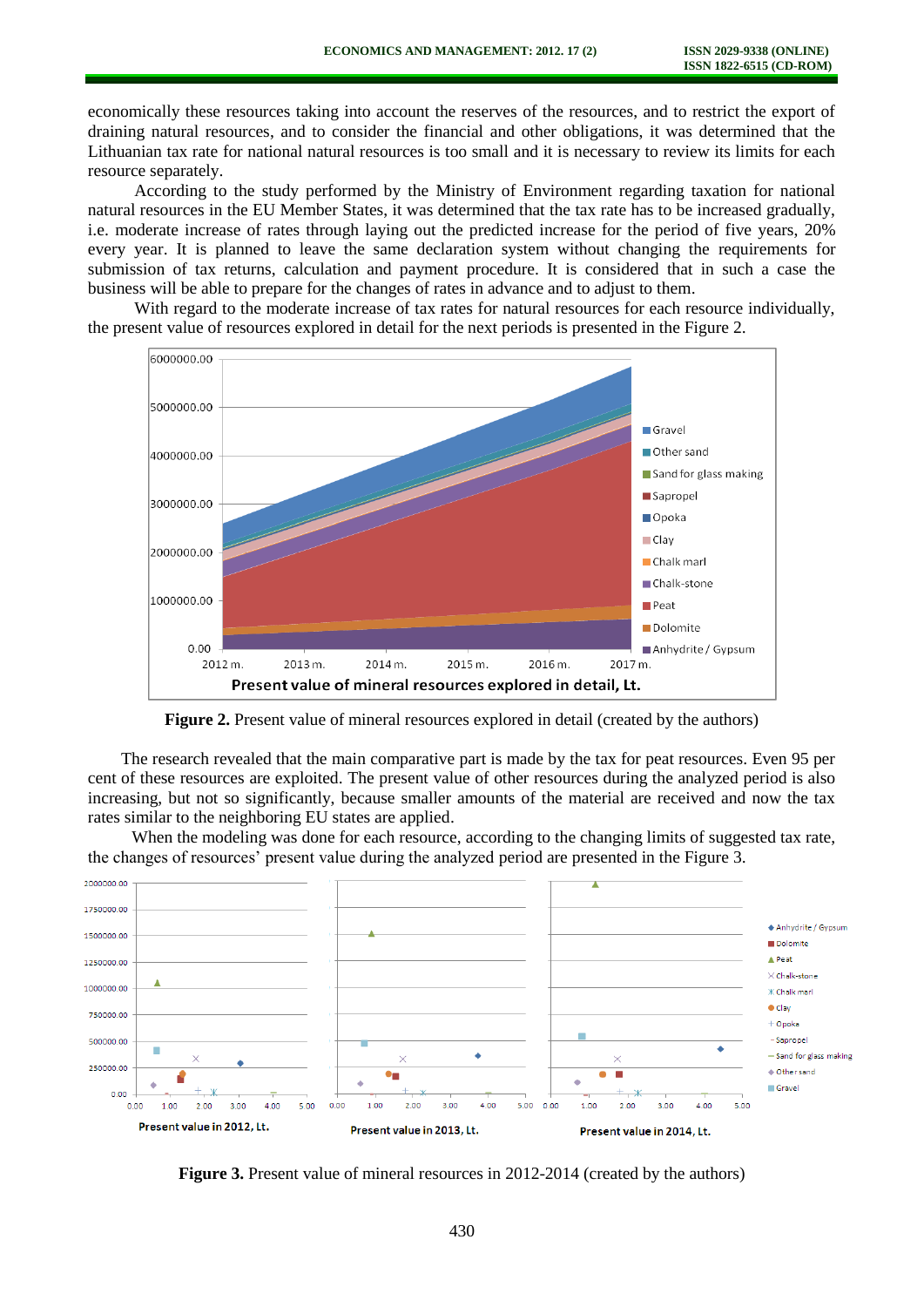The done researches allow stating that the increase of rates has direct influence of present value of mineral resource for certain year and allows making it closer to the wholesale price of resources in present market, which is higher by several tens of times, according to the "Study of possibilities to increase taxes for national natural resources" (for example, the tax rate for peat is  $0.62 \text{ Lt/m}^3$ , whereas its wholesale price varies from 20,71 Lt/m<sup>3</sup> to 34,53 Lt/m<sup>3</sup>). The present value also has direct dependency on the extracted amount of mineral resource. For example, the extraction volumes of peat are the biggest, thus the present value in certain period is also the highest. There have been found large areas of anhydrite in Lithuania, but it is not extracted yet. It is of high quality, can be widely used in building sector, which increases its demand in entire Europe. Therefore the planned tax rate of this resource is  $6,50$  Lt/m<sup>3</sup> (i.e. 5 per cent from the sale price of resources) and it is determined, according to the rate applied in the neighboring country (Poland) (8,8 Lt/m<sup>3</sup>), when the sale price is 120 Lt/m<sup>3</sup>. As the mineral resources obtained in Lithuania are mainly exported abroad and are draining in Lithuania, the selected moderate increase of tax rate would allow preserving draining resources through their reduced usage. Besides, it is noticed that the tax rate occupies a very small part in the sale price of the resources as raw material, and thus the benefit received by the State is very small (if compared to the benefit received by the user of resources).

### **Conclusions**

While analyzing the mineral resources' accounting, the following conclusions were made:

- The accounting problems of mineral resources do not receive enough attention in the extent of public sector. The aforementioned problems are mainly related to the difficulties to satisfy the criteria of property recognition, i.e. to determine the real (present) value of mineral resources.
- This article and the legal act regulating accounting of mineral resources (i.e.  $16<sup>th</sup>$  Standard of Public Sector and Financial Accountability) discuss the recognition of solid mineral resources as property and its accounting in financial reports; at the same time water forms a big part of mineral resources.
- It is meaningful to apply the method of present value for accounting of mineral resources, because it allows assessing the total future taxes for extracted resources. According to this methodology, in case of other constant conditions, the value of mineral resources is increasing, because since 2012 the moderate increase of tax rate for national natural resources has been applied in Lithuania. As the result it would be possible to use these resources economically by limiting the export of draining natural resources.

#### **References**

- 1. Bernatonyte, D., & Simanaviciene, Z. (2008). Cases Study of Corporate Social Responsibility in Lithuania Business Society. *Business and Management – 2008*, 501-505.
- 2. Cardebat, J.M., & Sirven, N. (2010). What Corporate Social Responsibility Reports Adds to Financial Return? *Journal of Economics and International Finance* (2). Retrieved from <http://www.academicjournals.org/JEIF>
- 3. Čekanavičius, L., Semėnienė, D., Lenkaitis, R., Varneckienė, J. (2005) Aplinkos apsaugos ekonominių veiksnių strategija. Retrieved from [http://ebookbrowse.com/15-aplinkos-apsaugos-ekonominiu-veiksniu-strategija-doc](http://ebookbrowse.com/15-aplinkos-apsaugos-ekonominiu-veiksniu-strategija-doc-d77606352)[d77606352.](http://ebookbrowse.com/15-aplinkos-apsaugos-ekonominiu-veiksniu-strategija-doc-d77606352)
- 4. Dagiliene, L. (2010). The Research of Corporate Social Responsibility Disclosures in Annual Reports. *Inzinerine Ekonomika-Engineering Economics*(2), 197-204.
- 5. Dagiliene, L. (2009). The role of voluntary disclosed information in financial valuation. *Social Research, 17*(3).
- 6. Dėl kietųjų naudingųjų iškasenų išteklių klasifikacijos // Lietuvos geologijos tarnybos prie Lietuvos Respublikos aplinkos ministerijos direktoriaus įsakymas, 1999 m. rugsėjo 17 d., Nr.39.
- 7. Grogorauskas M., Juodkazis V., & Klimas, A. (2008). Požeminio vandens eksploatacinių išteklių vertinimo nuostatos // *Geologijos akiračiai*, 3-4.
- 8. IFRS 6 Exploration for and Evaluation of Mineral Resources.
- 9. Januška V., Gudonytė J. (2010). Lietuvos naudingųjų iškasenų išteklių bazė ir jos raidos analizė. *Geologijos akiračiai* (1-2), 51-54.
- 10. Jenkins, H., & Yakovleva, N. (2005). Corporate social responsibility in the mining industry: Exploring trends in social and environmental disclosure. *Journal of Cleaner Production,* vol.14, issues 3-4. Retrieved from [http://www.sciencedirect.com/science/article/pii.](http://www.sciencedirect.com/science/article/pii)